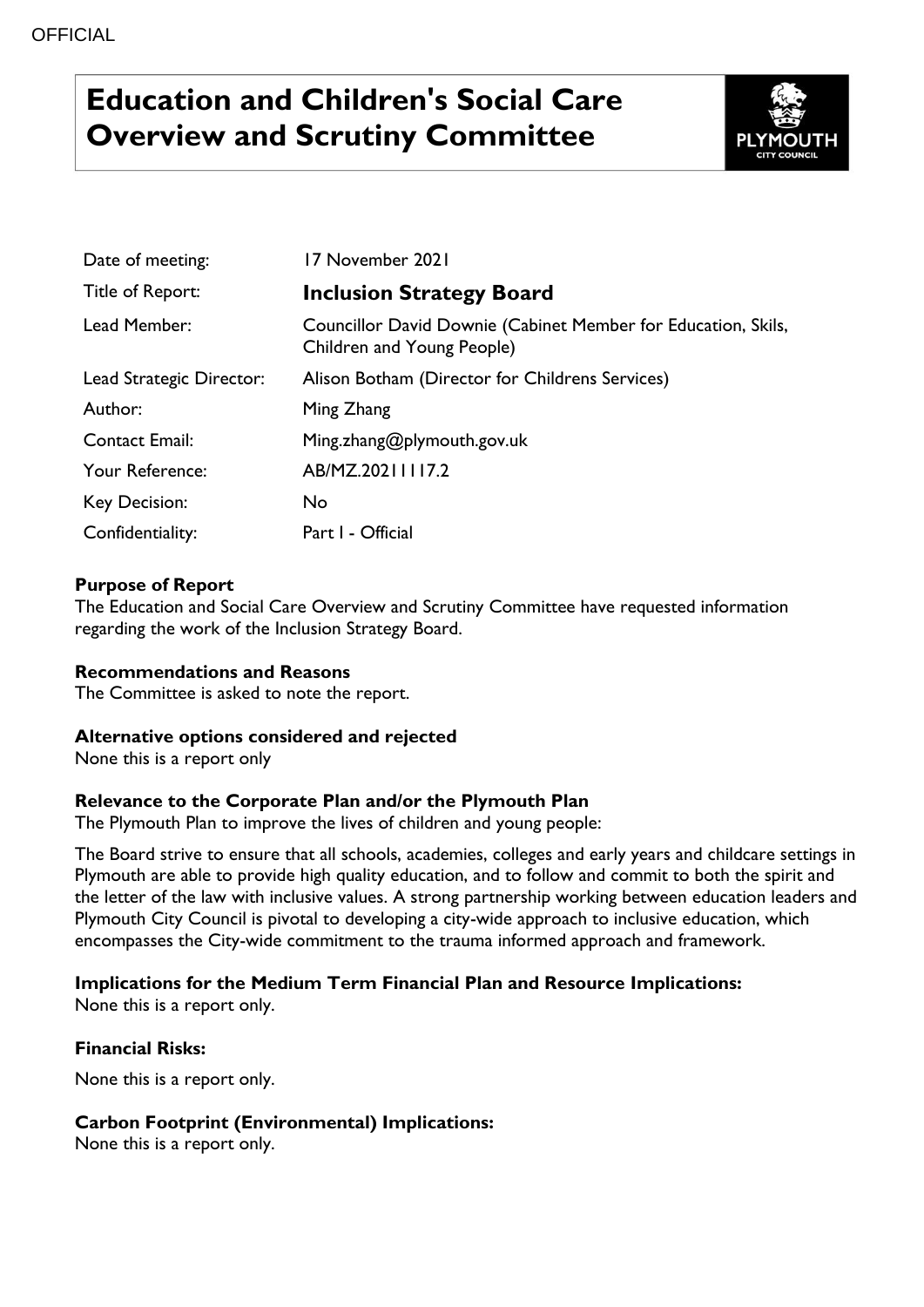#### **Other Implications: e.g. Health and Safety, Risk Management, Child Poverty:**

*\* When considering these proposals members have a responsibility to ensure they give due regard to the Council's duty to promote equality of opportunity, eliminate unlawful discrimination and promote good relations between people who share protected characteristics under the Equalities Act and those who do not.*

#### **Appendices**

| <b>Ref. Title of Appendix</b> |  | <b>Exemption Paragraph Number</b> (if applicable)<br>If some/all of the information is confidential, you must indicate<br>why it is not for publication by virtue of Part 1 of Schedule 12A<br>of the Local Government Act 1972 by ticking the relevant box. |  |  |  |  |  |  |  |  |
|-------------------------------|--|--------------------------------------------------------------------------------------------------------------------------------------------------------------------------------------------------------------------------------------------------------------|--|--|--|--|--|--|--|--|
|                               |  |                                                                                                                                                                                                                                                              |  |  |  |  |  |  |  |  |
|                               |  |                                                                                                                                                                                                                                                              |  |  |  |  |  |  |  |  |
|                               |  |                                                                                                                                                                                                                                                              |  |  |  |  |  |  |  |  |

#### **Background papers:**

*Please list all unpublished, background papers relevant to the decision in the table below. Background papers are unpublished works, relied on to a material extent in preparing the report, which disclose facts or matters on which the report or an important part of the work is based.*

| Title of any background paper(s) | <b>Exemption Paragraph Number</b> (if applicable)                                                                                                                                                       |  |  |  |  |  |  |
|----------------------------------|---------------------------------------------------------------------------------------------------------------------------------------------------------------------------------------------------------|--|--|--|--|--|--|
|                                  | If some/all of the information is confidential, you must indicate why it<br>is not for publication by virtue of Part 1 of Schedule 12A of the Local<br>Government Act 1972 by ticking the relevant box. |  |  |  |  |  |  |
|                                  |                                                                                                                                                                                                         |  |  |  |  |  |  |
|                                  |                                                                                                                                                                                                         |  |  |  |  |  |  |

## **Sign off:**

| Fin                                                                 | din.21.2<br>2.149 | Leg | LS/37<br>597/A<br>C/5/1<br>1/21 | Mon<br>$\mathsf{Off}$ |  | <b>HR</b> |  | <b>Assets</b> |  | Strat<br>Proc |  |
|---------------------------------------------------------------------|-------------------|-----|---------------------------------|-----------------------|--|-----------|--|---------------|--|---------------|--|
| Originating Senior Leadership Team member: Ming Zhang               |                   |     |                                 |                       |  |           |  |               |  |               |  |
| Please confirm the Strategic Director(s) has agreed the report? Yes |                   |     |                                 |                       |  |           |  |               |  |               |  |
| Date agreed: 29/10/2021                                             |                   |     |                                 |                       |  |           |  |               |  |               |  |
|                                                                     |                   |     |                                 |                       |  |           |  |               |  |               |  |
| Cabinet Member approval: Councillor David Downie approved by email. |                   |     |                                 |                       |  |           |  |               |  |               |  |
| Date approved: 05/11/2021                                           |                   |     |                                 |                       |  |           |  |               |  |               |  |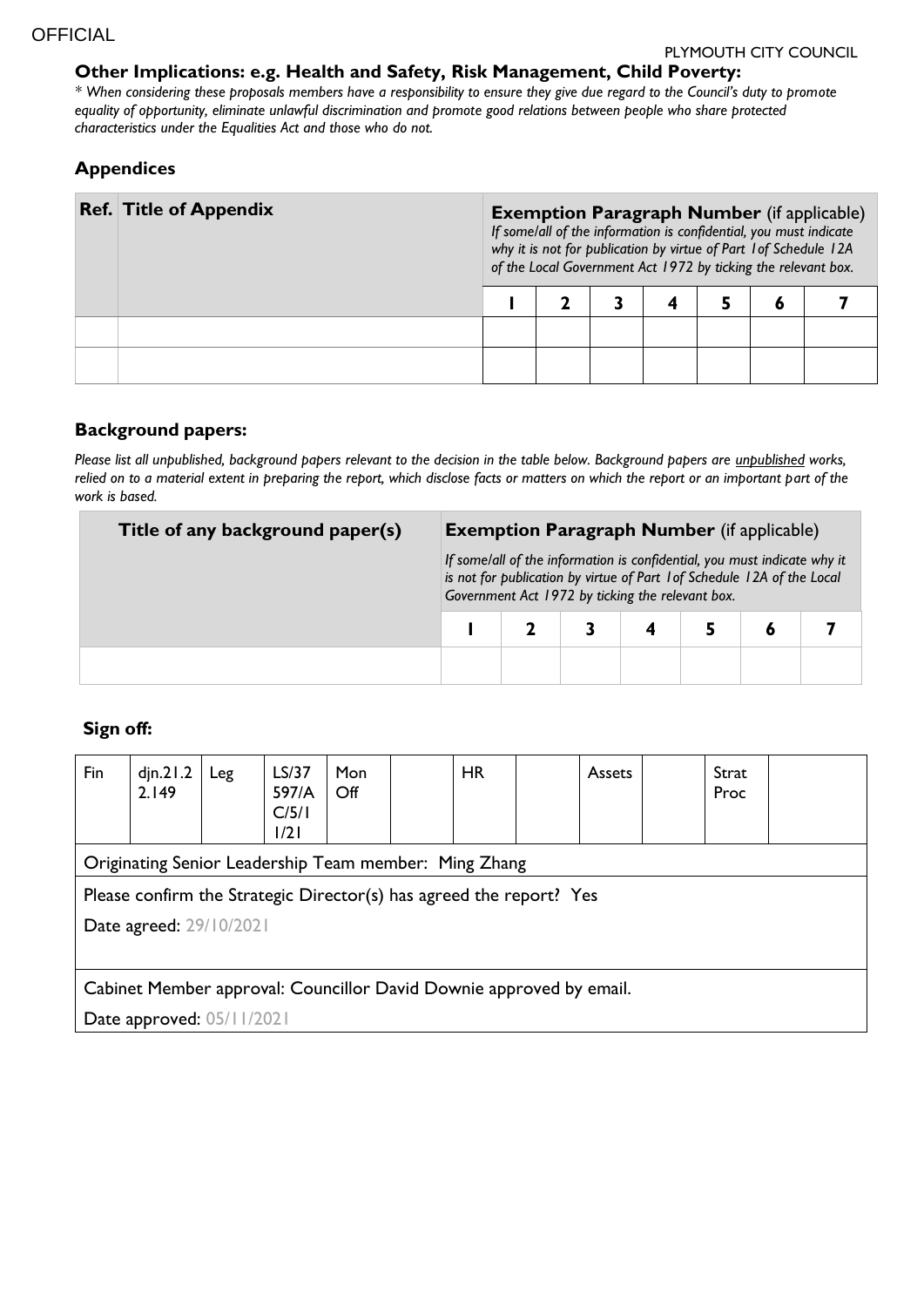## **Introducing Inclusion Strategy Board**

## **Background**

The Inclusion Strategy Board was established in February 2021 to provide a strategic forum to join up the city's education inclusion work in order to achieve better outcomes for all children. The Board work to:

- 1. Ensure that every child and young person including vulnerable and disadvantaged learners in Plymouth has an equal chance in accessing a good or outstanding school.
- 2. Ensure a strong and productive partnership between schools, local authority and other partners.
- 3. Promote and share the good practice of inclusive education among schools.
- 4. Develop the leadership role of successful inclusive schools with proven good capacity to expand system leadership across the City through sharing good practice and promoting school improvement partnership working.
- 5. Identify and collectively respond to inclusion priorities and opportunities across all schools in the City.
- 6. Secure a consistent approach to monitoring and evaluating the impact of all partners' inclusion work, including the commissioned inclusion projects.
- 7. Develop, apply and review a robust management information system which will be an enabler of evidence-based scrutiny and evaluation of the impacts and effectiveness of all inclusion initiatives and projects.
- 8. Monitor and review the implementation of SEND strategy, In Year Fair Access Protocol, Exclusion Reduction, Looked-after Children's education and Alternative Provision.
- 9. Where necessary, recommend the changes to the City's inclusion approaches, provision model, based on the evidence of their impacts and effectiveness.

This Board is accountable to Plymouth Education Board for a strong and positive partnership working in relation to the education outcomes of children and young people in the City.

#### **Vision**

The Board strive to ensure that all schools, academies, colleges and early years and childcare settings in Plymouth are able to provide high quality education, and to follow and commit to both the spirit and the letter of the law with inclusive values. A strong partnership working between education leaders and Plymouth City Council is pivotal to developing a city-wide approach to inclusive education, which encompasses the City-wide commitment to the trauma informed approach and framework.

#### **Current Focus**

Since its establishment in February 2021, the Inclusion Strategy Board acts as a partnership scrutiny and consultative body to enable schools, Local Authority, Regional School Commissioner (RSC), other partners and commissioned services to work together on strategic education inclusion priorities in Plymouth.

In the past 6 months, the Inclusion Board has worked to secure a consistent approach to monitoring and evaluating the impact of all LA and partners' inclusion work, including the commissioned inclusion projects. These co-ordinated interventions and actions include:

1. As a result, an Inclusion Scorecard has been developed to better understand the trend of inclusion in education provisions. This high level Inclusion indicators will also be used by the DfE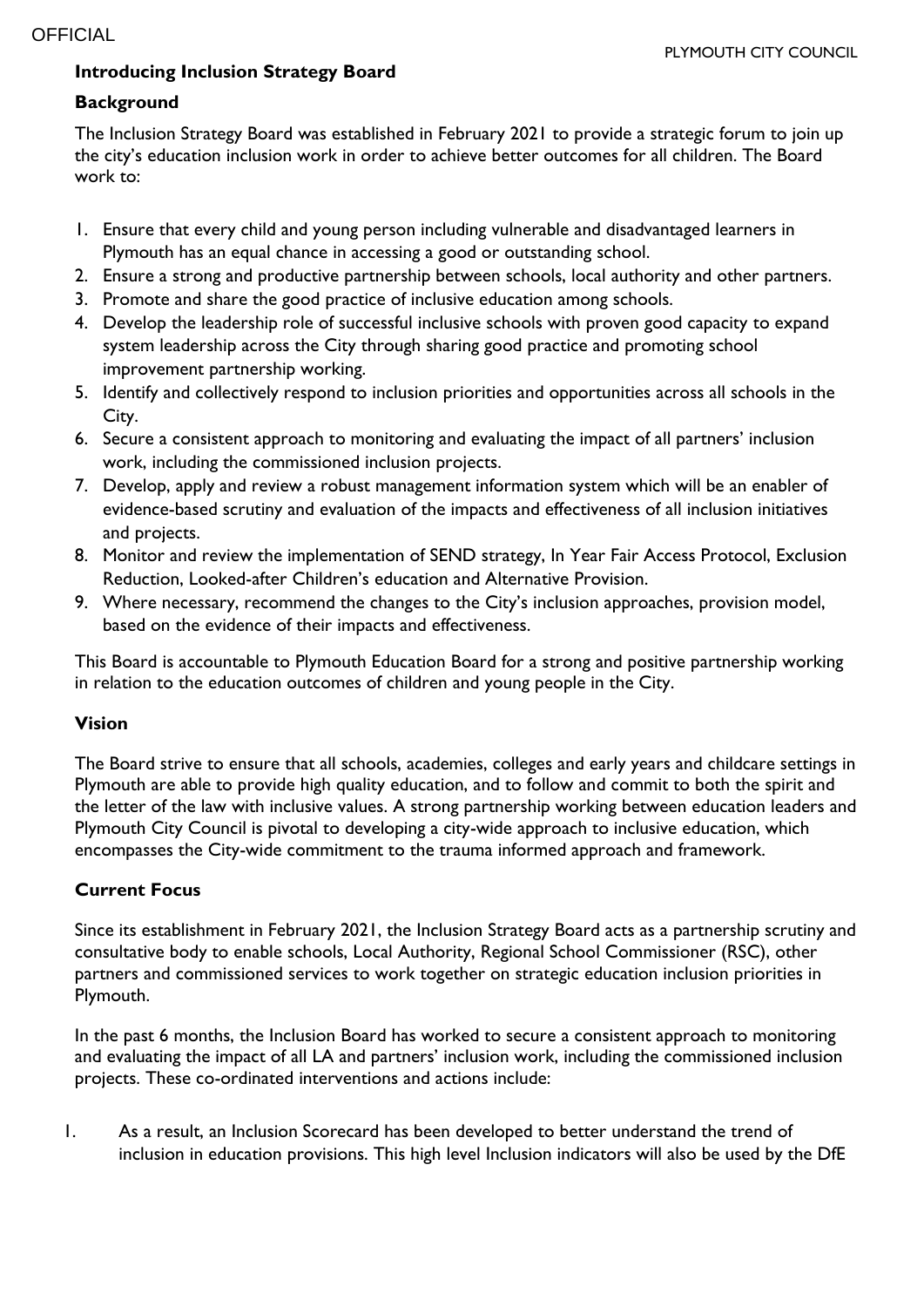for the place-based programme and the city council to inform the elected members. The indicators of the score card include:

- Exclusion
- Persistent Absence
- Children Missing Education (CME)
- Elective Home Education (EHE)
- 2. Guided by the Board, another strand of inclusion dataset with a wider range of school level inclusion data are being developed to inform schools' peer to peer challenge and support. Apart from the above-mentioned high level KPIs, the school level data will also include the data of pupil movement, the use of reduced time-table, admission of hard to place pupils and the use of alternative provision.
- 3. Currently, there are two key strands of inclusion work that are steered and monitored by the Board:

## **Secondary Inclusion Project**

As part of the Plymouth Commission Secondary Strategy to reduce pupil mobility across the city the board are looking to appoint to the following roles:

- Inclusion Support Centres Coordinator (1 post)
- Inclusion Support Centre Teachers (3 posts)
- Inclusion Support Centre Teaching Assistants (3 posts)

These exciting opportunities are initially available from 1 September 2021 until 31 August 2022. Secondment opportunities are available and applications are encouraged from staff already working in this field within their current setting. These posts will be funded by Dedicated Schools Grant (DSG) agreed to by the Schools Forum.

Working closely with the Inclusion Support Centre Coordinator and Educational Psychologist, the teacher and teaching assistant will establish and evaluate the needs of pupils and ensure support programmes are in place, adapted and delivered to achieve the ultimate goal of successful reintegration within their home school. The teacher will be responsible for the day-to-day delivery of curriculum and specialised education within their Inclusion Cluster, supported by a teaching assistant. Pupils will also be supported by a dedicated keyworker from their home school with whom they will have regular contact. The Inclusion Support Centre Coordinator and Educational Psychologist will liaise with the staff in the centres and senior colleagues from the home school to ensure that each pupil receives a high-quality bespoke provision that supports a successful reintegration.

The pupils accessing the Inclusion Support Centres will be determined by the Cluster Inclusion Panels in liaison with the Educational Psychologist and Inclusion Support Centre Coordinator. They will be:

- in either Year 7 or 8 and;
- have exhibited challenging behaviour beyond that which can be easily accommodated at the home school, but:
- still considered as being able to be successful long-term in their home-school given a period of time in the Inclusion Support Centre